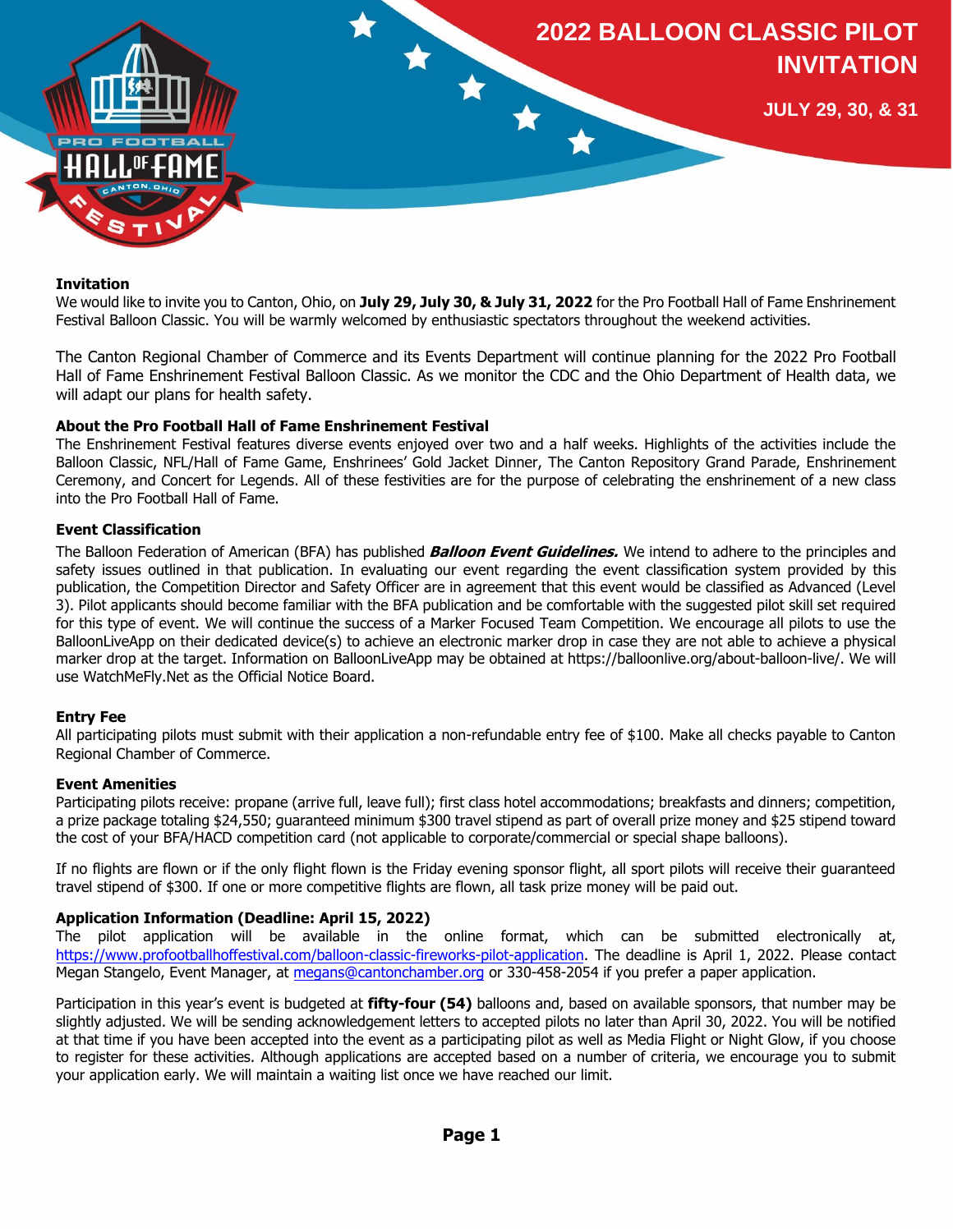## **Pilot Selection Criteria**

Those participating in prior years' events, demonstrating experience with congested flying, assigned sponsor feedback and early registrants are only a few of the attributes the Committee considers when accepting pilot applications. Decisions of the Committee relative to participants are final. **Flying in this event involves congested areas, and pilots registering should be comfortable with this type of flying.**

## **Sanctioning**

**Pilots holding a HACD competition card are eligible to have their eligible team task scores submitted to the HACD for inclusion in the NEL ranking system. Participants are not required to hold an HACD competition card.**

## **Insurance**

The Pro Football Hall of Fame Enshrinement Festival requires that each participating pilot name the sponsoring organization, event officials, venues and others directly involved in the organization and sponsoring of this event as additionally insured on their balloon insurance policy. Additionally insureds will include the Canton Regional Chamber of Commerce/Pro Football Hall of Fame Enshrinement Festival, Pro Football Hall of Fame, Kent State University at Stark, Stark State College, its officers, directors and employees, Competition Director and Safety Officer as additionally insured on their policy. You must submit a copy of your insurance policy endorsement **by July 1, 2022.**

Every pilot is required to have a minimum of \$1,000,000 combined single limit coverage, \$100,000 minimum property damage, and \$100,000 minimum passenger liability for each passenger.

### **On-site Registration**

Registration for all pilots will be held on Friday, July 29, 2022 from 2:00 to 5:15 p.m. at the Courtyard by Marriott located at 4375 Metro Circle NW North Canton, Ohio 44720. All pilot packs, tickets, maps, banners, etc. will be distributed at that time. If you find that you will be unable to make registration by 5:15 p.m., you must make alternate arrangements, by calling Lynn Sullivan (330) 323-4673.

Balloon and pilot documents (pilot certificate, annual inspection, balloon registration and airworthiness certificate) may be submitted to Lynn Sullivan via Cognito, or they will be examined during on-site registration. Once accepted for participation pilots will be sent a link for Cognito to submit their documentation. Pilots will be asked to provide documentation that they have a current flight review and are current in accordance with 14 CRF part 61, §61.56 and §61.57. In addition, upon signing the pilot application, the pilot certifies that they have no known medical, mental or physical impairments or conditions nor are they taking prescription or over the counter drugs/medications that may impair their ability to safely fly their aircraft.

## **Corporate/Commercial Balloons**

A Corporate/Commercial Balloon is a balloon which carries advertising for a particular product, company, service, or identifiable artwork, logos, etc. Corporate/Commercial entries are broken down into two categories: national and local. A national corporate/commercial entry fee is \$1,500 and local corporate/commercial entry fee is \$1,200.

## **Room Accommodations**

Courtyard by Marriott (330) 494-6494 4375 Metro Circle NW, North Canton, OH 44720

All registered pilots receive one (1) complimentary room at the Courtyard by Marriott in Canton. The Courtyard is located across the street from the primary launch field and Kent State Stark University. Propane refueling and scheduled meals are located within a one-mile radius of the hotel and primary launch field. The complimentary pilot's room is available for Friday, July 29, and Saturday, July 30, with check-out being Sunday, July 31.

## **Cancellations**

**Our hotel contract specifies that June 29th** is the last day to cancel a hotel room; **therefore, if we cannot find a pilot to replace you and assume your reservation**, you will be required to pay the full room fees and your entry fee of \$100 will not be refunded due to cancelation after June 28<sup>th</sup> 2022.

### **Social Events**

Five (5) complimentary tickets will be provided to each pilot for themselves and their crew for each of our continental breakfasts and evening socials. Meals included are: Friday evening dinner, Saturday morning continental breakfast, Saturday evening dinner, Sunday morning continental breakfast, and Sunday morning awards brunch.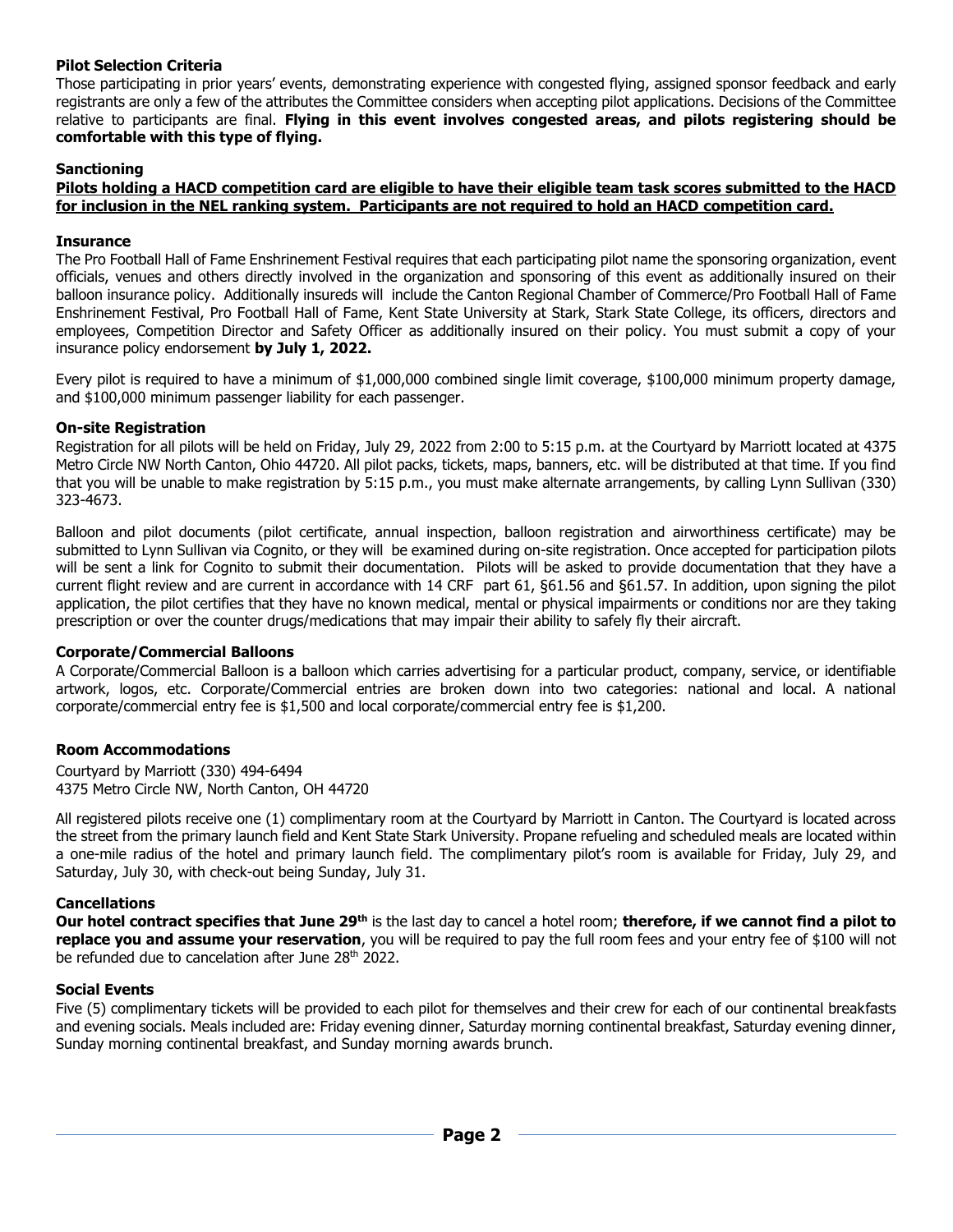## **Volunteer Crew**

We make every effort to provide local crew should you need such. It is imperative that you indicate on the Pilot Application the number of crew members you would like us to provide for each scheduled flight. If you are provided local crew, we ask that you provide them with the complimentary meal tickets that are given to you or purchase additional tickets as needed.

## **Maps**

Each participating pilot is provided one official full color competition map. Once finalized, a digital version (jpg file) of the competition map will be made available for downloading.

## **Passengers**

Absolutely no paid passenger rides are permitted during the event. All flights are flown under a standard FAA waiver and it specifically prohibits paid passenger rides. All Pilots are required to sign the waiver acknowledging the fact that they have read and understand the waiver and have been briefed on its limitations.

## **Flight Crew**

All flight crew (any one in the basket other than the registered pilot) will be required to sign the Pilot's Designated Flight Crew Form 2022. These Forms will be given to each pilot at Registration. Before each flight, any member of the flight crew flying with the pilot must sign this form. Pilots will return this form on Sunday Morning with their signed banners baggies etc. Failure to return the completed form may result in the forfeiture of prize money.

Sponsor waiver forms will be handled by event staff but pilots should verify that sponsor flight crew have signed the required documents before the flight.

### **Wrist Bands**

All persons on the Launch Field and Remote Target Areas are required to have the designated wristband visibly displayed for safety officials to see. Flight crew will obtain the wrist band once signing the Designated Flight Crew Form noted above. If you are on the Launch Field and do not have a wrist band you will be asked to sign the form at the Announcers Tent in the Southeast corner of the Launch Field .

## **Scheduled Flight Activities**

## **Media Flight**

The Media Flight is scheduled for the morning of Friday, July 29 at which time participants are expected to fly local media representatives, sponsors, and VIP guests. There are a limited number of spaces and first consideration will be given to special shape and corporate/commercial pilots. All participants receive propane, and accepted participants who are traveling more than 25 miles will receive a complimentary room for Thursday evening.

### **Sponsor Flight**

Friday evening's flight is a fun flight with the sponsor. There is a \$3,000 cash grab available to the fly-in pilots. Fiesta pilots may participate in a hare and hound race. All team competitors are expected to fly in and all Fiestas will fly out.

The Pro Football Hall of Fame Enshrinement Festival and Balloon Classic sponsors provide an outstanding venue, accommodations, prize funds, and many amenities for participating pilots and crew. For many of our sponsors, the Friday Sponsor Flight is a critical element in their sponsorship package. Sponsors are advised that this flight must be taken on Friday evening. **Failure to provide the Sponsor Ride may result in forfeiture of any prize money.** Self-sponsored corporate pilots are not required to carry Enshrinement Festival sponsors. All pilots will be matched up with their sponsor during the Friday pilot briefing at the Courtyard by Marriott. Friday evening is the only time a sponsor may receive their flight. **If the Friday flight is cancelled for any reason, pilots have no further obligation to provide a sponsor flight. In fact, we ask that you do not provide a flight in this case.** 

### **Night Glow**

The Night Glow is planned for 9:00 p.m. Friday evening with space limited to sixteen (16) participants. Priority for Glow participation will be given to corporate/commercial and special shape balloons. A separate prize fund for sport glow balloons has been established with a minimum prize of \$50. If you are interested in participating, please indicate on the Pilot Application Form. This is an extremely well attended and photographed event and one that corporate and special shape entrants will not want to miss.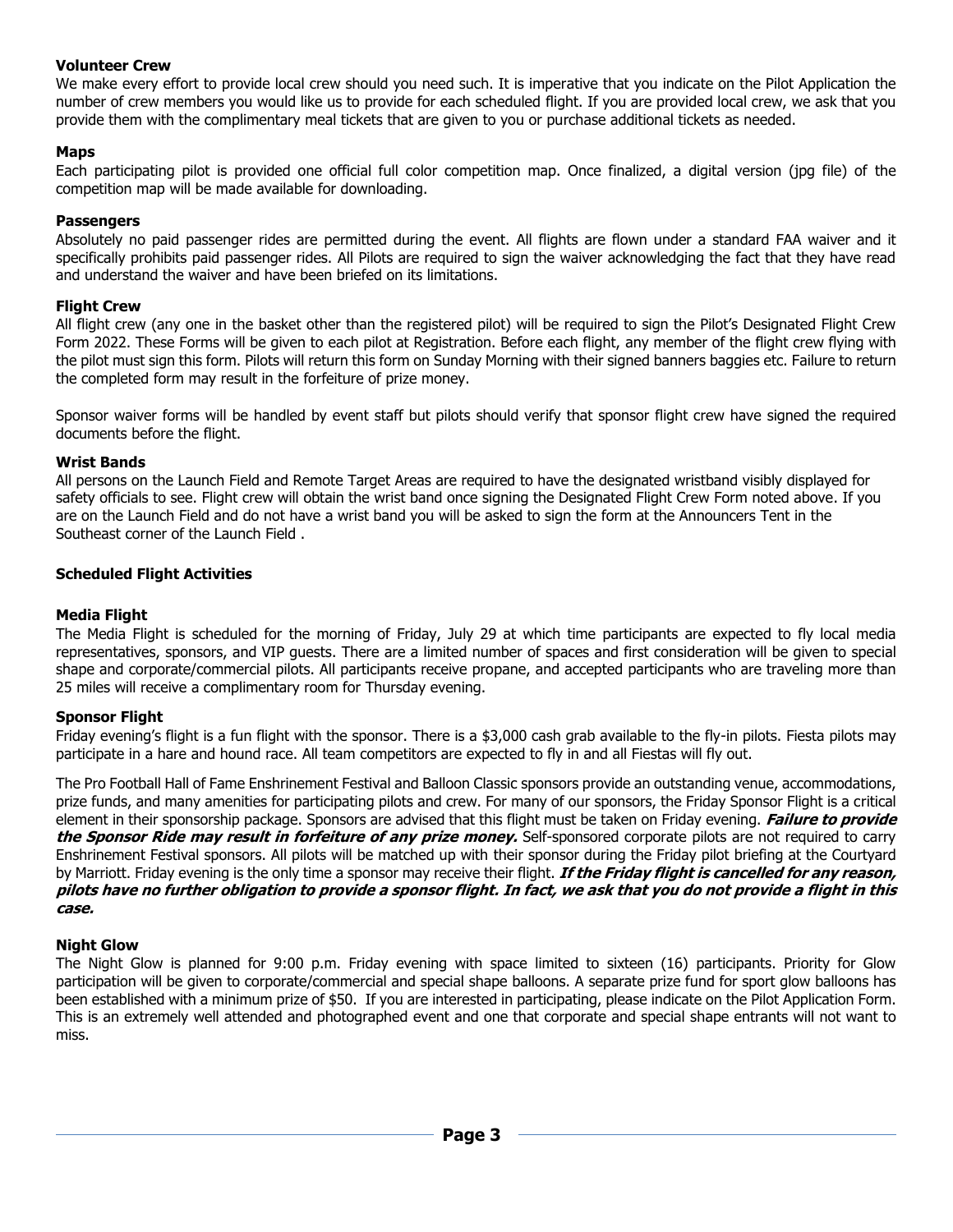# **Competitive Flights**

Team competitive flights are scheduled for Saturday morning and evening and Sunday morning. As in the past, team competitors will be flying under Event Team competition rules sanctioned by the HACD. Tasks qualifying for individual inclusion in the National Eligibility List will be submitted to the HACD.

## **Race Format**

This is a Team Competition and will be scored using HACD Scoring software. Each team is comprised of three pilots and balloons. If you wish to fly the event and don't have a Team, we will assist in arranging one for you. Each Team consists of "A", "B", and "C" ranked pilots. Pilots are ranked as follows:

- "A" Any past US National or World Champion; those finishing more than once in the top 15 in any of the last five (2015-2019) US National Championships.
- "B" Any pilot having participated in a US Nationals 2 or more times in the past six (6) years not classified as an "A" or finishing in the top fifteen (15) of the BFA National Eligibility System in any 3 of the last 5 years
- "C" Any pilot not classified as "A" or "B". Does not have to be on the current NEL list but must be a BFA/HACD member at time of the event

**A team may not have more than one A-ranked pilot.** The Event Director will carefully screen team applications to avoid any effort to stack a team with all highly skilled competitors. Recognizing that a primary purpose of a team competition is to encourage new pilots and promote the educational and development benefits of combining pilots of various skill levels on teams, team composition should strive to include one or two newer or less experienced competitors with an experienced seasoned competitor.

### **Prize Money Maximum - \$24,500**

The available prize fund is based on 54 anticipated pilots and is broken down as follows. The available prize fund is subject to change based on actual number of participating pilots.

### **\$16,200: Team competitors**

- See table.
- If no flights are flown or if the only flight flown is the Friday evening sponsor flight, all team competitor pilots will receive their guaranteed travel stipend of \$300.
- If one or more competitive flights are flown, all task prize money will be paid out.

### **\$4,500: Fiestas**

- See table.
- If you are a fiesta pilot and do not want to compete please notify Lynn Sullivan in advance.
- If no flights are flown or if the only flight flown is the Friday evening sponsor flight, all fiesta pilots will receive their guaranteed travel stipend of \$300.
- If one or more competitive flights are flown, all task prize money will be paid out.

### **\$850 Glow**

• Based on votes of selected spectators one sport balloon pilot will receive a prize of \$100 and a prize of \$50 will be paid to each sport balloon participant.

### **\$3,000: Evening pole grabs**

• Cash pole grab with \$3,000 to the winner will be available on both Friday and Saturday evening fly-in tasks. This prize is only paid once.

| <b>Prize Money Distribution</b> |          |               |       |
|---------------------------------|----------|---------------|-------|
| <b>Place</b>                    | Teams    | <b>Fiesta</b> | Glow  |
| 1st                             | \$3,300  | \$600         | \$100 |
| 2nd                             | \$2,700  | \$500         |       |
| 3rd                             | \$2,400  | \$400         |       |
| 4th                             | \$1,950  |               |       |
| 5th                             | \$1,650  |               |       |
| $6th - 12th$                    | \$600    |               |       |
| 4th - 18th                      |          | \$200         |       |
| $2nd - 16th$                    |          |               | \$50  |
| Total                           | \$16,200 | \$4,500       | \$850 |